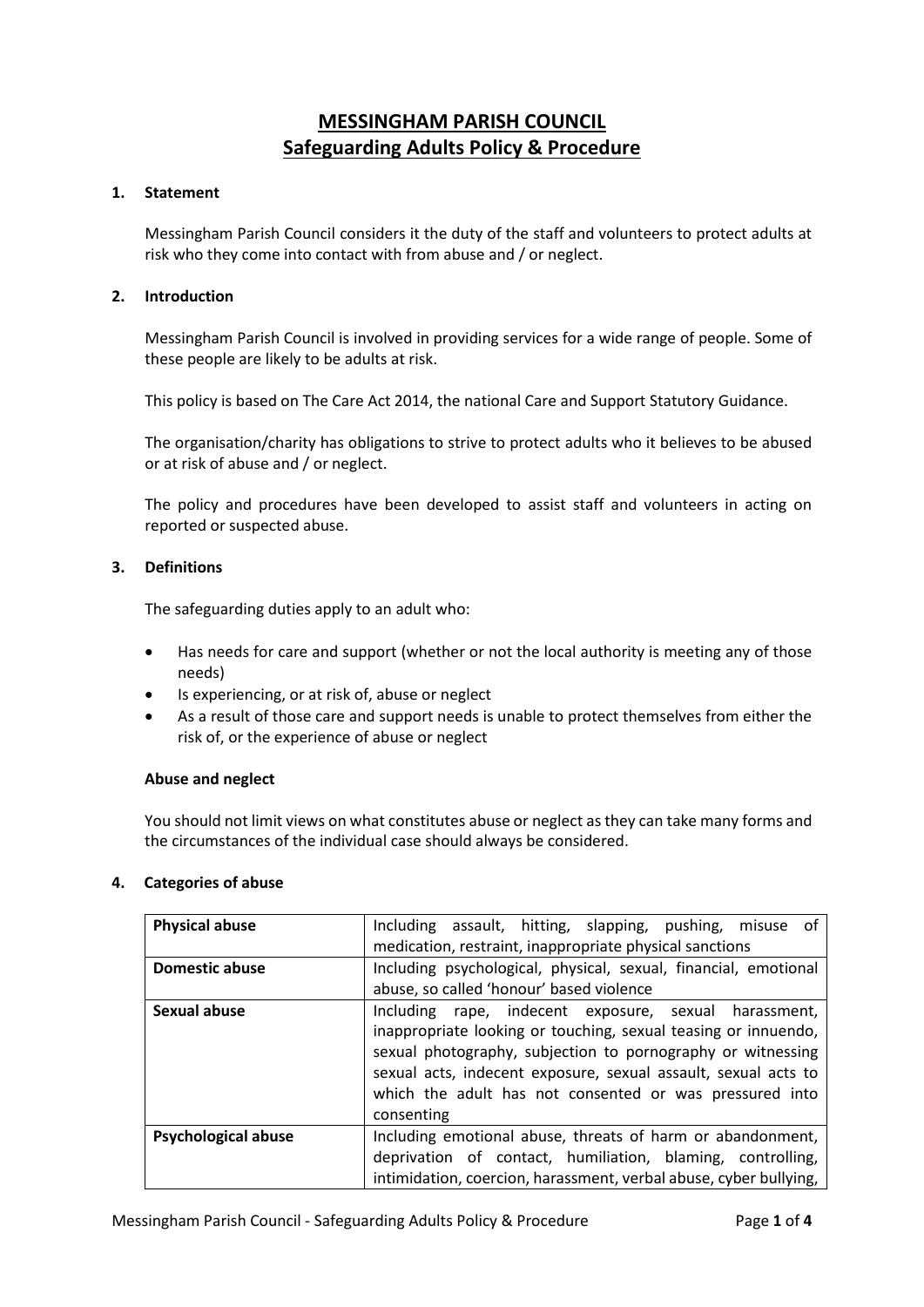|                                     | isolation, unreasonable and unjustified withdrawal of services or                                                                                                                                                                                                                                                                                                                                                        |
|-------------------------------------|--------------------------------------------------------------------------------------------------------------------------------------------------------------------------------------------------------------------------------------------------------------------------------------------------------------------------------------------------------------------------------------------------------------------------|
|                                     | support networks                                                                                                                                                                                                                                                                                                                                                                                                         |
| <b>Financial or material abuse</b>  | Including theft, fraud, internet scamming, coercion in relation to<br>an adult's financial affairs or arrangements, including in                                                                                                                                                                                                                                                                                         |
|                                     | connection with wills, property, inheritance or financial                                                                                                                                                                                                                                                                                                                                                                |
|                                     | transactions, the misuse or misappropriation of property,                                                                                                                                                                                                                                                                                                                                                                |
|                                     | possessions or benefits                                                                                                                                                                                                                                                                                                                                                                                                  |
| <b>Modern Slavery</b>               | Encompasses slavery, human trafficking, forced labour and<br>domestic servitude, traffickers and slave masters using whatever<br>means they have at their disposal or coerce, deceive and force                                                                                                                                                                                                                          |
|                                     | individuals into a life of abuse, servitude and inhumane                                                                                                                                                                                                                                                                                                                                                                 |
|                                     | treatment                                                                                                                                                                                                                                                                                                                                                                                                                |
| <b>Discriminatory abuse</b>         | Including, harassment, slurs or similar treatment: because of<br>race; gender and gender identity; age; disability; sexual<br>orientation; religion                                                                                                                                                                                                                                                                      |
| <b>Organisational abuse</b>         | Including neglect and poor care practice within an institution or<br>specific care setting such as a hospital or care home, for example,<br>or in relation to care provided in one's own home. This may<br>range from one off incidents to ongoing ill-treatment. It can be<br>through neglect or poor professional practice as a result of<br>structure, policies, processes and practices within<br>an<br>organisation |
| <b>Neglect and acts of omission</b> | Including, ignoring medical, emotional or physical care needs,                                                                                                                                                                                                                                                                                                                                                           |
|                                     | failure to provide access to appropriate health, care and support<br>or educational services, the withholding of the necessities of life,<br>such as medication, adequate nutrition and heating                                                                                                                                                                                                                          |
|                                     |                                                                                                                                                                                                                                                                                                                                                                                                                          |

# **5. The Six Safeguarding Principles**

The following six principles underpin all adult safeguarding work :

| <b>Empowerment</b> | People are supported and encouraged to make their own decisions and         |
|--------------------|-----------------------------------------------------------------------------|
|                    | informed consent                                                            |
| Prevention         | It is better to take action before harm occurs                              |
| Proportionality    | The least intrusive response to the risk presented                          |
| Protection         | Support and representation for those in greatest need                       |
| Partnership        | Local solutions through services working with their communities.            |
|                    | Communities have a part to play preventing, detecting and reporting neglect |
|                    | and abuse                                                                   |
| Accountability     | Accountability and transparency in delivering safeguarding                  |

# **6. Making Safeguarding Personal (MSP)**

The adult at risk and/or their representative should be as involved as possible and to the extent to which they would like. MSP should be person-led and outcome-focused. It engages the person in a conversation about how best to respond to their safeguarding situation, in a way that enhances involvement, choice and control as well as improving quality of life, wellbeing and safety.

MSP is about seeing people as experts in their own lives and working alongside them.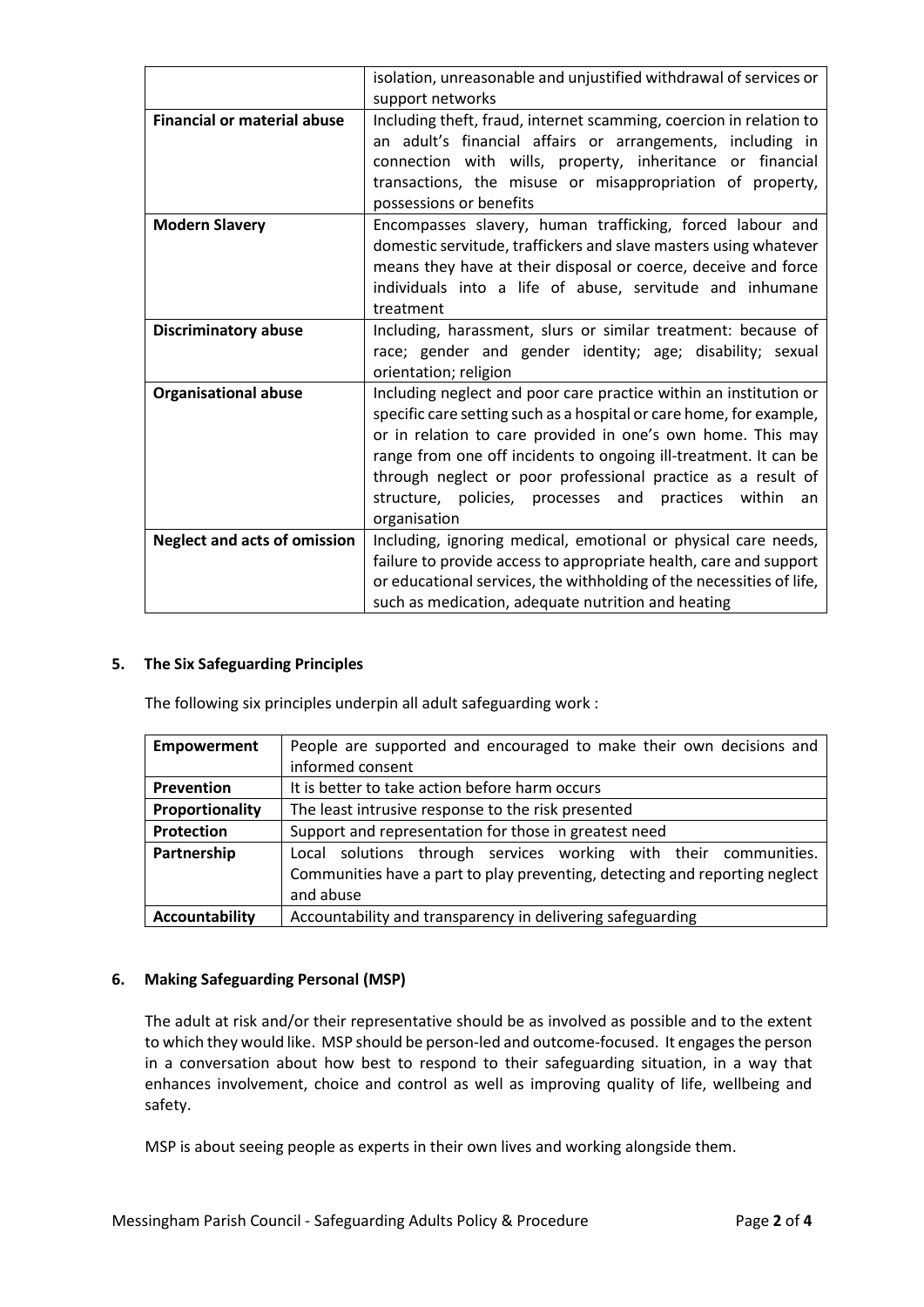# **7. Responsibilities of staff and volunteers**

In any organisation, there should be adult safeguarding policy and procedures. These should reflect the statutory guidance and are for use locally to support the reduction or removal of safeguarding risks, as well as to secure any support to protect the adult and, where necessary, to help the adult recover and develop resilience. Such policies and procedures should assist those working with adults how to develop swift and personalised safeguarding responses and involving the adult at risk. This, in turn should encourage proportionate responses and improve outcomes for the people concerned.

Paid staff and volunteers have a responsibility to be aware and alert to signs of abuse or neglect, or suspected abuse or neglect. However, they are not responsible for diagnosing, investigating or providing a therapeutic response to abuse. In addition, not all concerns relate to abuse, there may well be other explanations. It is important to keep an open mind and consider what is known and where possible speak to the adult concerned.

### **8. Disclosure of abuse**

If an adult at risk discloses to you that they are being abused or any service user discloses that they are involved in abuse of an adult at risk, action should continue as in Section 10. All action must proceed urgently and without delay.

### **9. Suspicion of abuse**

There may be circumstances when a volunteer or member of staff suspects that an adult at risk is being abused or neglected.

It is vital that anyone who suspects an adult at risk is being neglected or abused discusses the situation immediately with the Parish Clerk/Safeguarding Officers/Councillor.

#### **10. Action on disclosure of abuse / Making a referral**

There should always be the opportunity to discuss concerns with and seek advice from colleagues, council and other agencies, but;

- Never delay emergency action to protect an adult at risk
- Where possible always involve the adult at risk and / or their representative
- Always record any concerns and / or action taken
- The Adult Protection Team should be notified and a safeguarding concern submitted within 24 hours of the occurrence taking place
- You should always discuss the concern with Parish Clerk/Safeguarding Officers/Councillor
- Any staff member may report a concern to the Adult Protection Team irrespective of the opinion of other staff

It is important for staff and volunteers to make written records of any incidents or concerns as soon as possible and if appropriate to include sketches of sites and sizes of injuries. It is also important to make a record of conversations with the adult using the same language especially names of body parts or sexual acts.